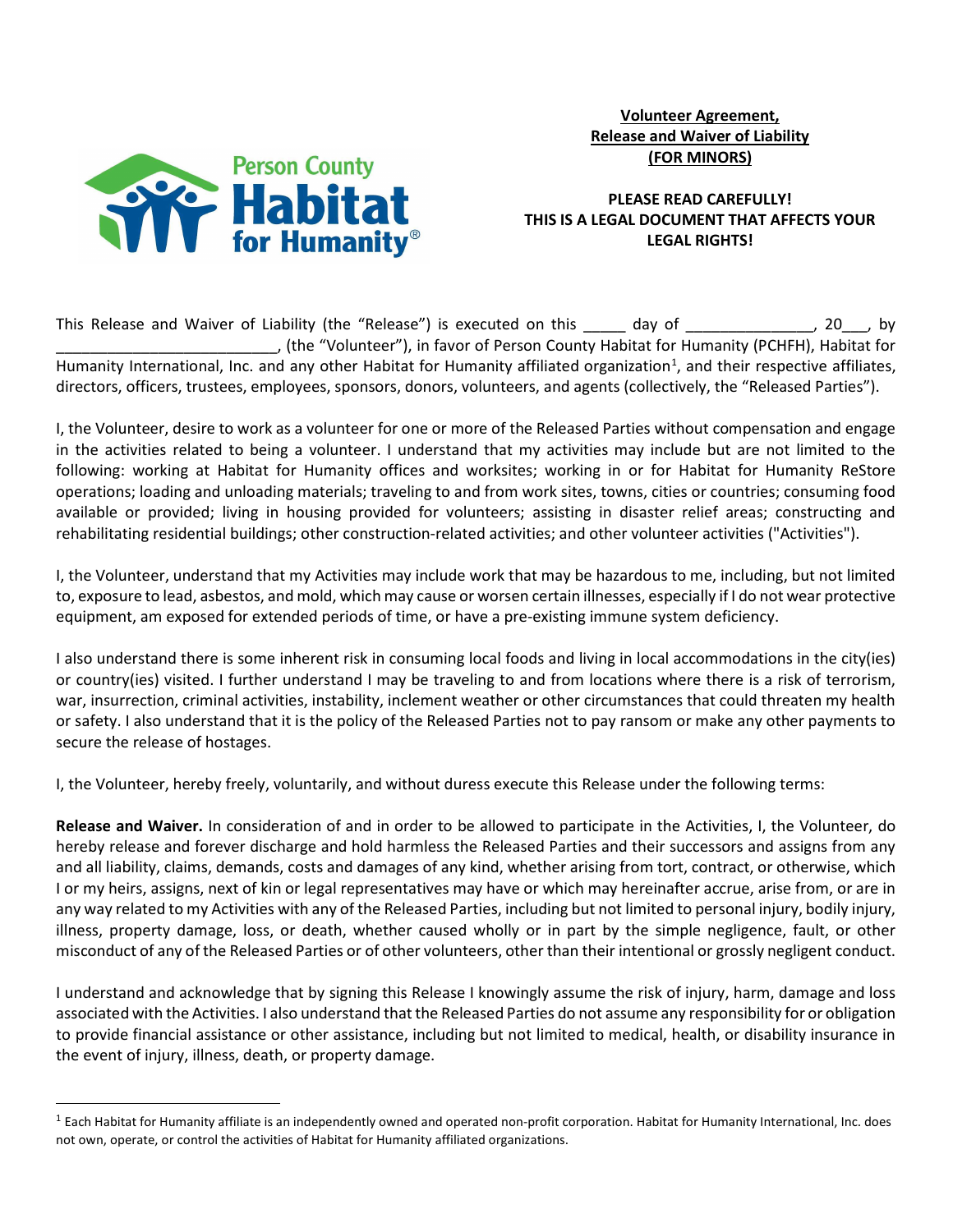Unless participating through a program or organization qualifying for an exemption to Child Labor provisions of the Fair **Labor Standards Act, the following restrictions apply to any and all activities by minors.<sup>2</sup> I understand and acknowledge** that children under the age of 16 are not allowed on Habitat for Humanity worksites while construction is in progress. While minors between the ages of 16 and 18 may be allowed to participate in some types of construction work, I understand that using power tools, excavation, demolition, working on rooftops and similar activities are not permitted for anyone under the age of 18. I agree it is my responsibility to communicate these requirements to any of my minor children who will attend and/or participate in the Activities.

Consent to Transportation and Medical Treatment. I consent to the use of first aid treatment and the use of generic and over the counter medications and treatments as directed by manufacturer labels, whether administered by the Released Parties or first aid personnel. In an emergency, I understand the Released Parties may try to contact the individual listed below as an emergency contact. If an emergency contact cannot be reached promptly, I hereby authorize the Released Parties to act as an agent for me to consent to any examination, testing, x-rays, medical, dental or surgical treatment for me as advised by a physician, dentist or other health care provider. This includes, but is not limited to, my assessment, evaluation, medical care and treatment, anesthesia, hospitalization, or other health care treatment or procedure as advised by a physician, dentist or other health care provider. I also authorize the Released Parties to arrange for transportation of me as deemed necessary and appropriate in their discretion. I, the Volunteer, do hereby release, forever discharge and hold harmless the Released Parties from any liability, claim, demand, and action whatsoever brought by me or on my behalf which arises or may hereafter arise on account of any transportation, first aid, assessment, care, treatment, response, or service rendered in connection with my Activities with any of the Released Parties.

If the Volunteer is less than 18 years of age, the parent(s) having legal custody and/or the legal guardian(s) of the Volunteer also hereby release, forever discharge and hold harmless the Released Parties from any liability, claim, demand and action whatsoever brought by such volunteer or on his/her behalf which arises or may hereafter arise on account of the decision by any representative or agent of the Released Parties to exercise the power to transport, administer first aid, and consent to assessment, examination, x-rays, medical, dental, surgical, or other such health care treatment as set forth in the Parental Authorization for Treatment of, and Travel With, a Minor Child.

Insurance. I understand that, except as otherwise agreed to by the Released Parties in writing, the Released Parties are under no obligation to provide, carry or maintain health, medical, travel, disability or other insurance coverage for any Volunteer. Each Volunteer is expected and encouraged to obtain his or her own health, medical, travel, disability or other insurance coverage.

I understand that I am and remain responsible for payment of such hospital, physician, ambulance, dental, medical or other services obtained for me or my child. I agree that the Released Parties do not assume any responsibility for the payment of such fees or expenses which may be incurred. If I have health insurance, I understand my personal health insurance is my primary coverage.

Confidentiality. I agree that in the course of my participation in the Activities, I may have access to personal and/or health care information of other persons. I agree to maintain the confidentiality of such information, to use such information only as necessary to do my job as a volunteer, and to comply with Habitat for applicable policies regarding such information.

<sup>&</sup>lt;sup>2</sup> Limitations on the activities of minor children will be reflected in the agreement(s) between PCHFH and the exempt program or organization.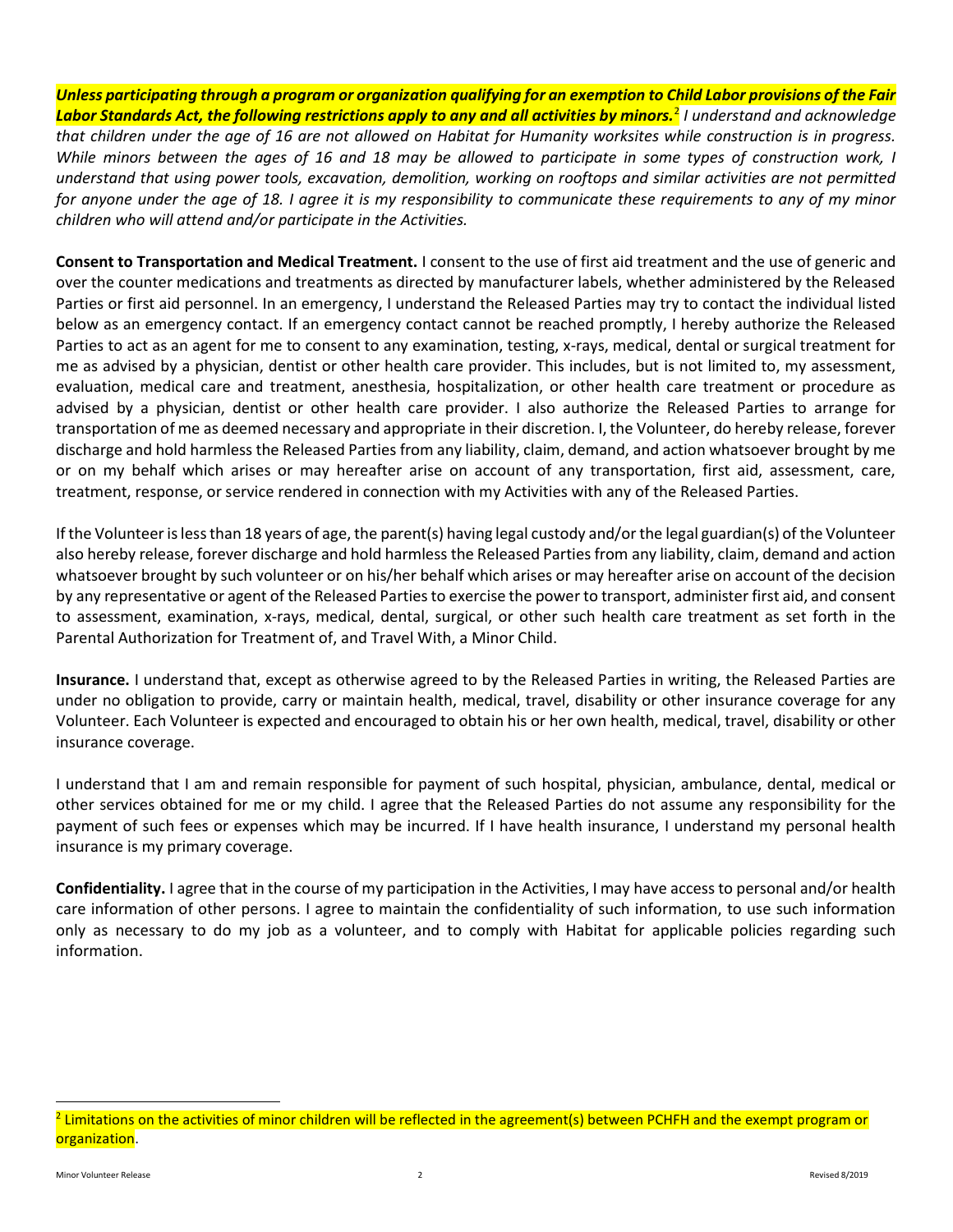Authorization for Release of Protected Health Information. I authorize the following entities to disclose my health information to Habitat for Humanity International, Inc., its affiliated companies, and their officers, directors, volunteers, agents, employees and their authorized representatives (for purposes of this paragraph, collectively "Habitat"): ACE American Insurance Company, its affiliated companies, and any authorized representatives ("Company"). My health information includes any and all information relating to my health which is in the possession of Company, including but not limited to medical and dental records, medical consultations, treatments, or surgeries; psychiatric or psychological care; use of drugs or alcohol; drug prescriptions; and communicable diseases, including HIV/AIDS. I understand the health information to be disclosed includes information protected under Federal and State law, including regarding mental health, substance abuse, developmental disabilities, infectious/communicable diseases, privileged communications and genetic information. I understand that the disclosure to Habitat is for the following purposes: eligibility confirmation; claim submission facilitation; claim inquiry and dispute resolution; fraud detection; and audit and quality control services. I understand that the signing of this Authorization is voluntary and is not required to receive benefits under any Company insurance policy. I understand that I may request a copy of his Authorization. I agree that a photographic copy of this Authorization shall be as valid as the original. I understand that this Authorization is valid for the longer of 12 months or the duration of any claim for benefits under any Company insurance policy, but in no event longer than 24 months. I understand that I may revoke this Authorization at any time by providing written notification to the Company at ACE North American Claims c/o ACE A&H Claims, One Beaver Valley Rd, Wilmington, DE. 19803. Such revocation shall not have any effect on actions that the Company and/or Habitat took in reliance on the Authorization prior to each receiving notice of the revocation.

Photographic/Recording Release. I hereby grant and convey unto Habitat for Humanity International, Inc.

all right, title and interest in any and all photographs and video/audio/electronic recordings of me, including as to my name, image and voice, made by or on behalf of any of the Released Parties during my Activities with the Released Parties, including, but not limited to, the right to use such materials for any purpose and to any royalties, proceeds or other benefits derived from them. I understand that I will not have any ownership interest in or to such photographs, images and/or recordings, I have not been provided or promised any compensation to me, and I hereby waive any rights, privileges or claims based on any right of publicity, privacy, ownership or any other rights arising, relating to or resulting from the photographs, images and/or recordings. I understand and agree that this paragraph also applies to my minor child(ren) who are volunteering.

Other. I expressly agree that this Release is intended to be as broad and inclusive as permitted by state law. I further agree that in the event any clause or provision of this Release is held invalid by any court of competent jurisdiction, the invalidity of such clause or provision shall not otherwise affect the remaining clauses or provisions of this Release, which shall continue to be enforceable. Further, a waiver of a right under this Release by a Released Party does not prevent the exercise of any other right.

I have carefully considered my decision and understand the benefits and risks involved and hereby give my informed consent to participate in all volunteer Activities. I have read and understand this Release and Waiver of Liability, any questions of mine have been answered, and I voluntarily agree to the above provisions. It is my intent to bind my heirs, next of kin, assigns, and legal representative.

#### SIGNATURES ON NEXT PAGE.